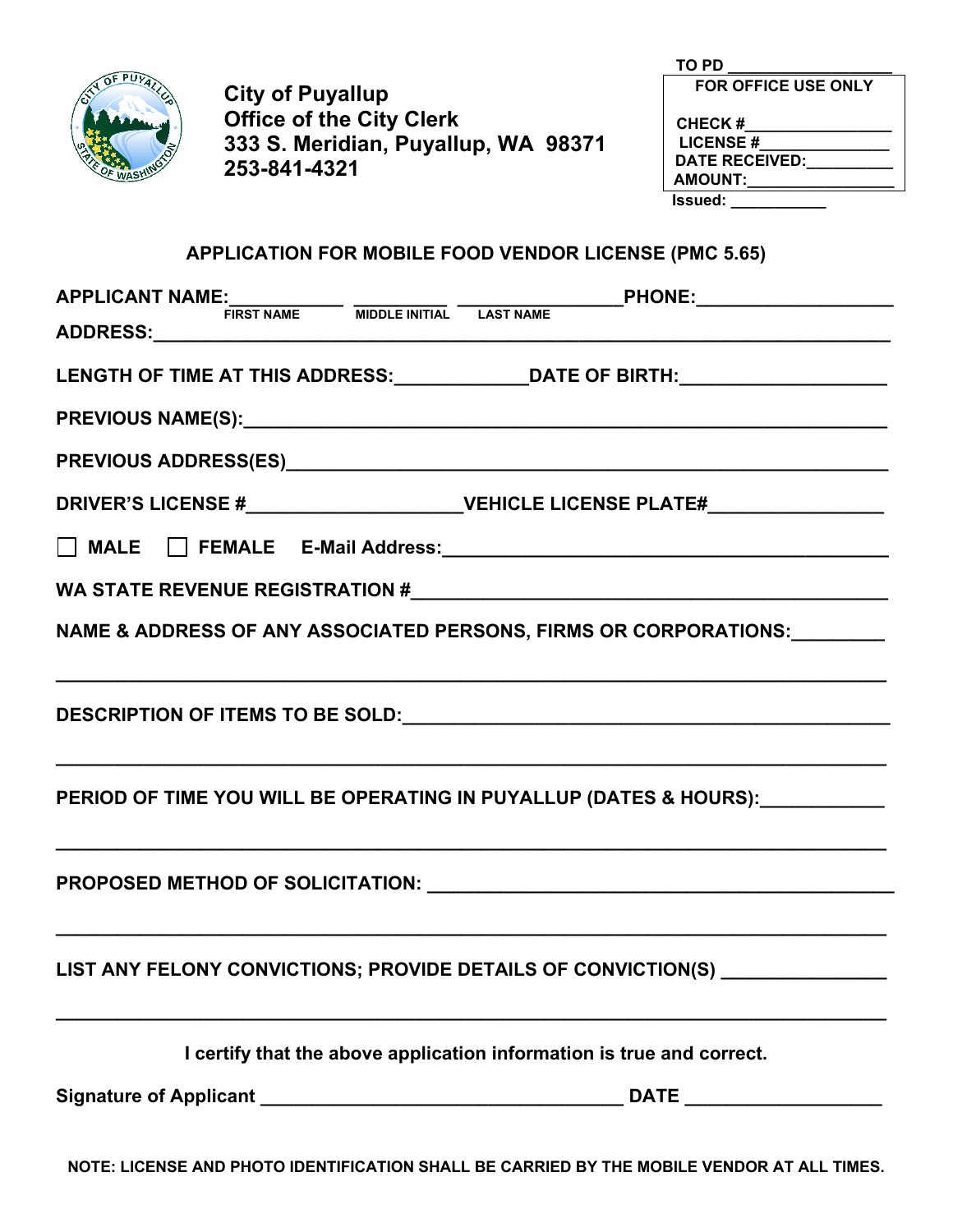### **PLEASE SUBMIT A PHOTOCOPY OF THE APPLICANT'S DRIVER'S LICENSE WITH THIS FORM**

## **AUTHORIZATION TO RELEASE INFORMATION**

Read carefully before signing.

To Whom It May Concern:

I, the undersigned, authorize the Puyallup Police Department and/or its agents to access information concerning my **criminal history** and **driving record**. I do hereby release you, your agents, your departments, your employees, and others from any liability of damage which may result from furnishing information or records pursuant to this authorization to release information.

This information will be used to assist the City Clerk's Office in determining my qualifications to obtain a Solicitor and/or Mobile Vendor license in the City of Puyallup.

| (Please Print) First Name                                                                                       | Middle Initial | Last Name     |  |  |
|-----------------------------------------------------------------------------------------------------------------|----------------|---------------|--|--|
| Driver's License Number                                                                                         |                | Date of Birth |  |  |
| Applicant's Signature                                                                                           |                | Today's Date  |  |  |
| <b>OFFICE USE ONLY</b><br><b>CHIEF OF POLICE REPORT</b><br>I recommend that the foregoing application shall be: |                |               |  |  |
| Approved                                                                                                        |                | <b>Denied</b> |  |  |
| By<br><b>Chief of Police</b>                                                                                    |                | Date          |  |  |
| <b>Additional Comments:</b>                                                                                     |                |               |  |  |
|                                                                                                                 |                |               |  |  |

**NOTE: LICENSE AND PHOTO IDENTIFICATION SHALL BE CARRIED BY THE MOBILE VENDOR AT ALL TIMES.**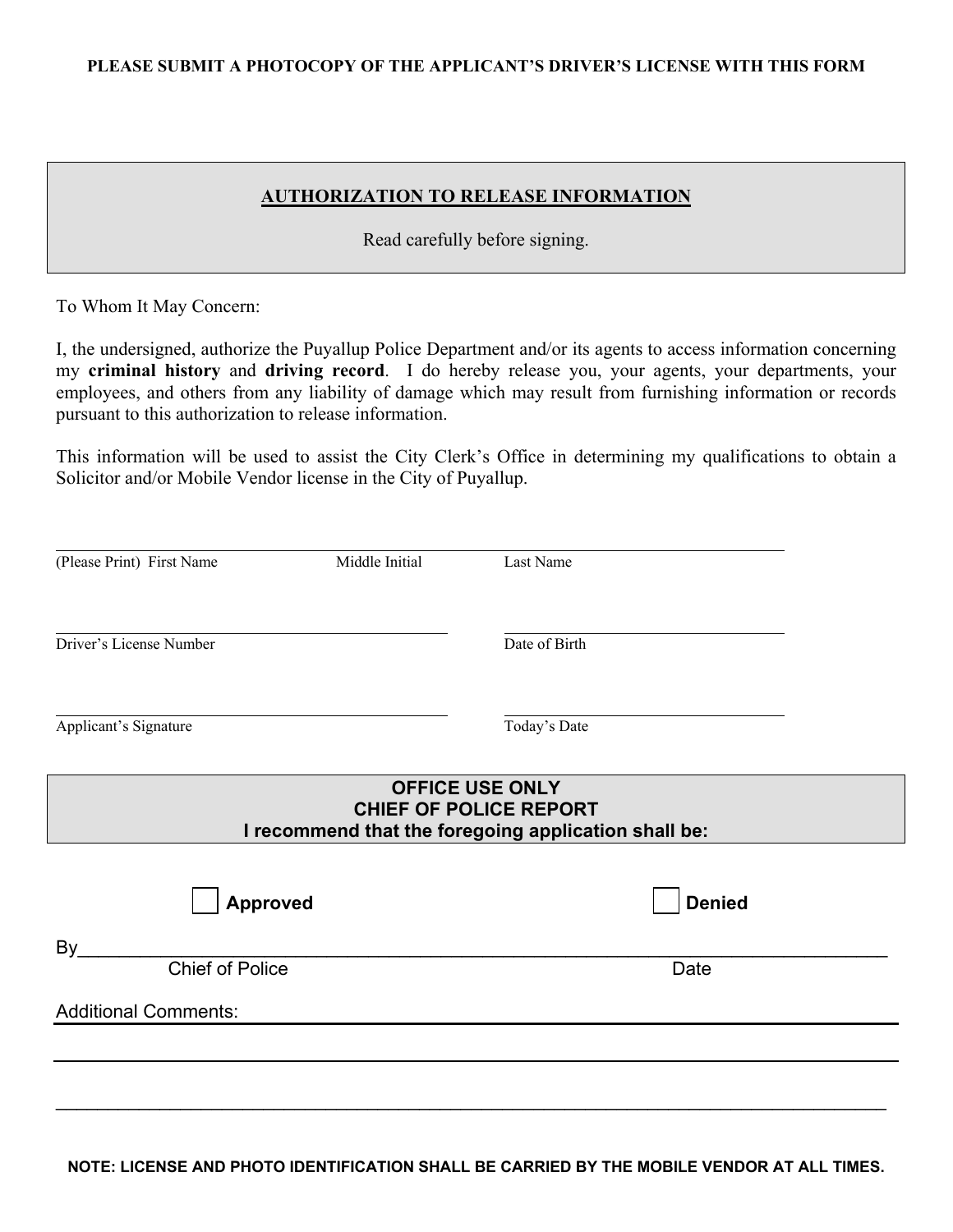# **Chapter 5.65 MOBILE VENDORS**

#### Sections:

| 5.65.010 | Definitions.                                                 |
|----------|--------------------------------------------------------------|
| 5.65.020 | License – Required.                                          |
| 5.65.030 | Exemptions.                                                  |
| 5.65.040 | Limitation on activities permitted by mobile vendor license. |
| 5.65.050 | Mobile vendor license – Application.                         |
| 5.65.055 | Investigation of applicants.                                 |
| 5.65.060 | License fee.                                                 |
| 5.65.070 | Expiration of license.                                       |
| 5.65.080 | Exhibition of license – Transfer.                            |
| 5.65.090 | Health regulations.                                          |
| 5.65.100 | Mobile vendor standards.                                     |
| 5.65.110 | Mobile vendor insurance requirement.                         |
| 5.65.120 | Revocation of license.                                       |
| 5.65.130 | Appeal.                                                      |
| 5.65.140 | Violation – Penalty.                                         |
|          |                                                              |

## **5.65.010 Definitions.**

Use of Words and Phrases. As used in this chapter, unless the context or subject matter clearly requires otherwise, the words or phrases defined in this section shall have the indicated meanings.

(1) "Concessionaire" means a person, firm or corporation engaged in the sale of food or other goods or services in a city park or city property, including without limitation those who operate or maintain a concession stand, in accordance with a written agreement or franchise therefor as lawfully approved in writing by the city manager.

(2) "Food" has its usual and ordinary meaning, and includes all items designed for human consumption, including but not limited to ice cream, candy, gum, popcorn, hotdogs, sandwiches, peanuts, soft drinks, coffee and dairy products.

(3) "Mobile vendor" shall mean any business operator or vendor who conducts business from a motor vehicle or pedal cab upon public streets.

(4) "Motor vehicle" in this chapter shall mean a motorized vehicle that is registered with the Washington State Department of Motor Vehicles and licensed by the Washington State Licensing Department.

(5) "Pedal cabs" shall mean anyone offering taxi or transportation services to the public on any threewheeled conveyance that is powered exclusively by the driver and does not involve use of any motordriven components or power sources of a similar nature, other than as allowed by state law. (Ord. 3164 § 1, 2018; Ord. 3016 § 6, 2012; Ord. 2792 § 3, 2004).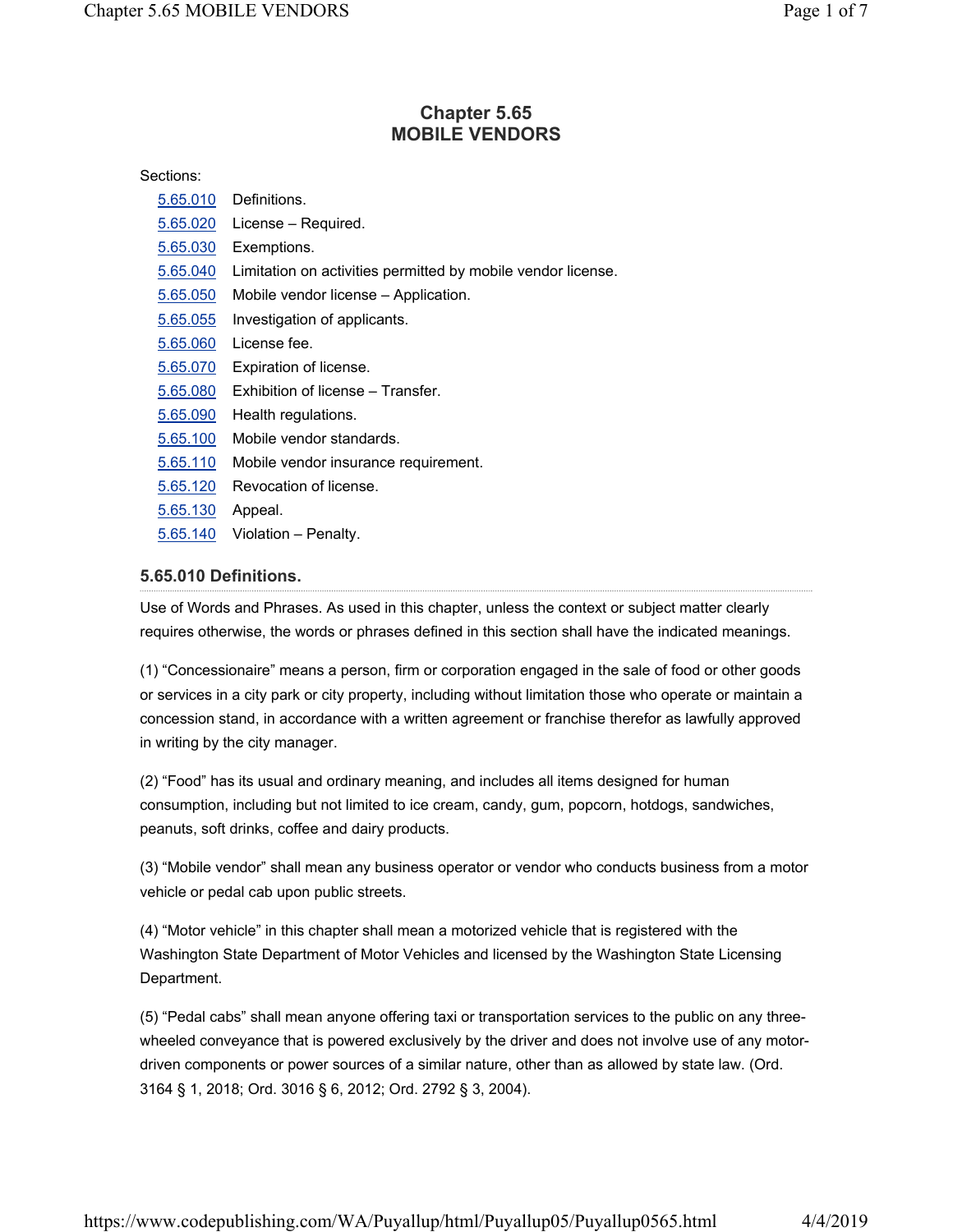## **5.65.020 License – Required.**

It is unlawful for a mobile vendor to engage in business within the city of Puyallup except when licensed as a mobile vendor or concession in compliance with the provisions of this chapter, and which is in addition to a general business license that may be required under Chapter 5.04 PMC. A separate license shall be required for each concession location and for each vehicle or pedal cab. (Ord. 3164 § 1, 2018; Ord. 2792 § 3, 2004).

#### **5.65.030 Exemptions.**

The following activities, businesses, and/or persons, as such are commonly known, shall be exempt from coverage of this chapter, but this exemption shall not be construed to limit or restrict the application of other laws and regulations pertaining to such activities, businesses and/or persons:

(1) Newspaper couriers;

(2) Lemonade stands;

(3) Stands used to sell or distribute flowers, fruit, vegetables, produce or plants grown on the property where the stand is located;

(4) Delivery or distribution of food, goods or products ordered or purchased by customers from a source or point of sale other than a mobile vehicle operated for the purpose of soliciting customers while traveling or while located on city streets or property;

(5) Delivery or distribution of food by or for any not-for-profit organization, governmental agency, or other charitable organization, including without limitation Meals on Wheels and the Food Bank; and

(6) Concessionaires as defined in this chapter, except that concession agreements with the city shall include health, sanitation and insurance requirements generally conforming to those established for similar businesses and vendors covered by this chapter. (Ord. 3164 § 1, 2018; Ord. 2792 § 3, 2004).

#### **5.65.040 Limitation on activities permitted by mobile vendor license.**

Mobile vendors shall be limited to the business of selling food. They shall not:

(1) Operate the motor vehicle in such a manner as to impede the normal usage of the arterial streets;

(2) Stop on the traveled portion of the street or within 50 feet from a corner to dispense food products;

(3) Stop in dangerous locations for dispensing food products, such as on streets with inadequate shoulders and restricted sight distance;

(4) Be operated on any arterial street during the peak hours of traffic, generally between 4:00 p.m. and 6:30 p.m.;

(5) The retail sale of any product from pedal cabs is prohibited. (Ord. 3164 § 1, 2018; Ord. 2792 § 3, 2004).

## **5.65.050 Mobile vendor license – Application.**

https://www.codepublishing.com/WA/Puyallup/html/Puyallup05/Puyallup0565.html 4/4/2019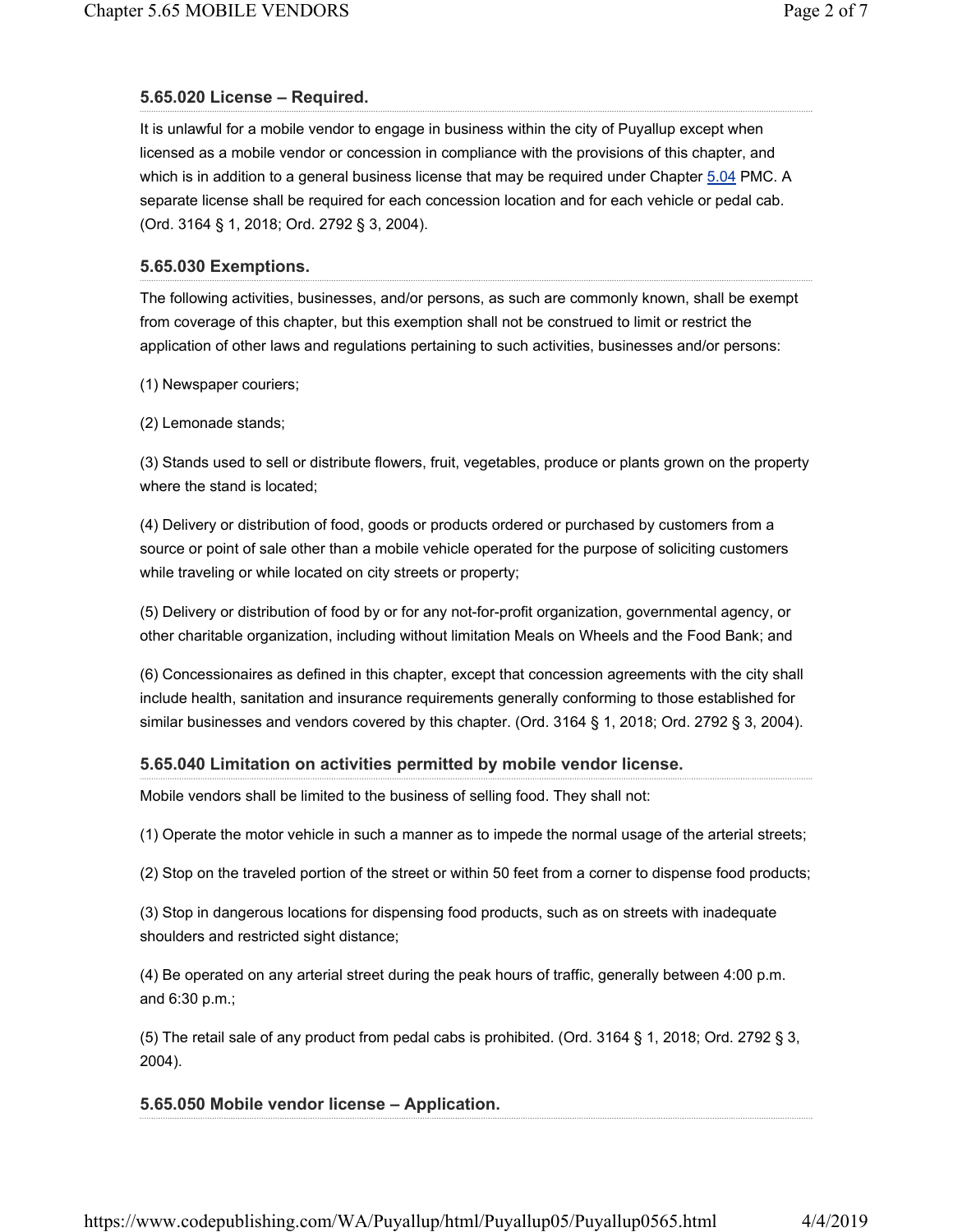(1) A person, firm, or corporation desiring to secure a license as a mobile vendor shall make application to the city clerk. The applicant shall attest to the truthfulness of the information provided in the application and shall complete the entire application by providing, at the minimum, the following information:

(a) Name, prior name(s) and aliases; address; present place of residence and the length of residence at such address; and business address if other than the present address;

(b) Address or place of residence during the past two years if other than present address;

(c) In the event the name or address of the applicant has changed within the last two years, each name and address used over the last two-year period;

(d) Applicant's date of birth;

(e) Name(s) and address(es) of any person, firm, or corporation whom the applicant is employed by or represents; and the length of time of such employment or representation;

(f) A description of the item(s) or services being sold and/or a description sufficient for identification of the subject matter of the business in which the applicant will engage;

(g) Period of time for which the license is applied;

(h) Whether the applicant has ever been convicted of a violation of a felony under the laws of this state or any other state or federal law of the United States;

(i) Signature of applicant;

(j) Social Security number of applicant;

(k) Physical description of the applicant; and

(l) A letter from the Tacoma-Pierce County health department, certifying that the motor vehicle vending business has complied with health department regulations, as required.

(2) The applicant:

(a) Shall complete an authorization to release information form allowing the police department to conduct necessary background checks;

(b) May be required to submit to fingerprinting or palm scanning by the police department, in connection with the application for the license; and

(c) Shall provide a copy of a valid driver's license or picture I.D. for identification purposes. (Ord. 3164 § 1, 2018; Ord. 3016 § 7, 2012; Ord. 2792 § 3, 2004).

## **5.65.055 Investigation of applicants.**

(1) It shall be the duty of the chief of police to investigate each application made under PMC 5.65.050. In his/her investigation, the chief of police shall determine: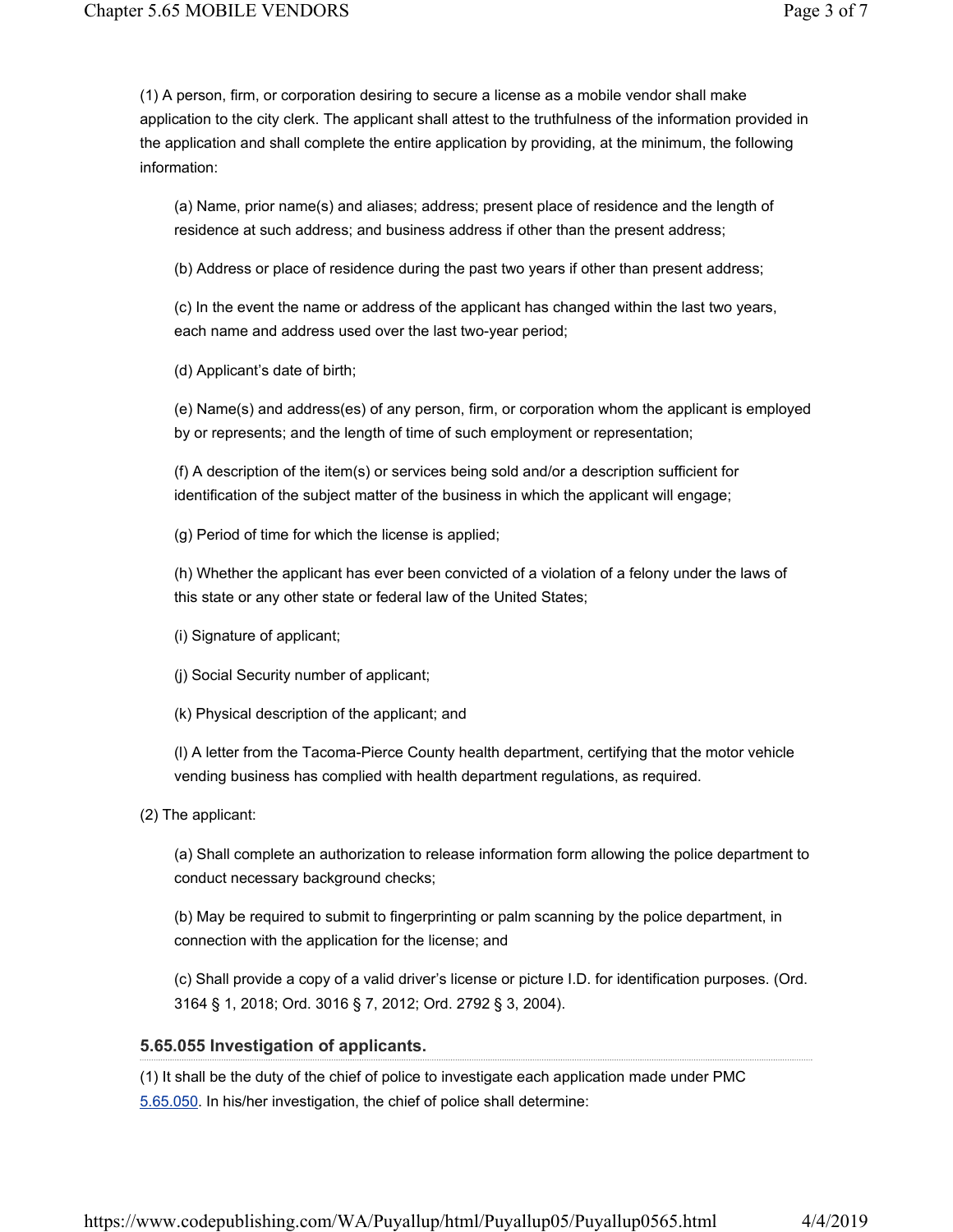(a) The genuineness of all credentials presented by the principal applicant and/or the individual applicant;

(b) If the principal applicant and/or the individual applicant has a criminal record; and

(c) The truth of the facts set forth in the application.

(2) The chief of police shall endeavor to complete such investigation within seven to 10 working days after receipt of the application.

(3) No license shall be issued to any person who has been convicted of a felony under the laws of any state within the United States or federal law of the United States, within five years from the termination of any court-ordered time served and including any probationary period ordered; nor to any person whose license issued under this chapter has previously been revoked.

(4) The chief of police has the authority to deny, suspend or revoke any license if an applicant for a mobile vendor license or a mobile vendor is convicted of any of the following categories of crimes under the laws of any state within the United States or federal law of the United States:

- (a) Homicide;
- (b) Assault;
- (c) Domestic violence crimes;
- (d) Crimes of dishonesty;
- (e) Sex crimes;
- (f) Drug-related crimes;
- (g) Crimes against children and/or vulnerable adults;
- (h) Burglary and/or trespass; or

(i) Kidnapping and/or unlawful imprisonment. (Ord. 3164 § 1, 2018; Ord. 3016 § 8, 2012).

#### **5.65.060 License fee.**

The license fee for a mobile vendor, concession, or pedal cab shall be \$50.00 per year per vehicle, location, or pedal cab. (Ord. 3164 § 1, 2018; Ord. 3016 § 9, 2012; Ord. 2792 § 3, 2004).

#### **5.65.070 Expiration of license.**

A license issued under this chapter shall expire December 31st each year. (Ord. 3164 § 1, 2018; Ord. 2792 § 3, 2004).

#### **5.65.080 Exhibition of license – Transfer.**

A license issued under this chapter shall be posted conspicuously by the mobile vendor or concessionaire. Licenses issued under this chapter are not transferable. (Ord. 3164 § 1, 2018; Ord. 3016 § 10, 2012; Ord. 2792 § 3, 2004).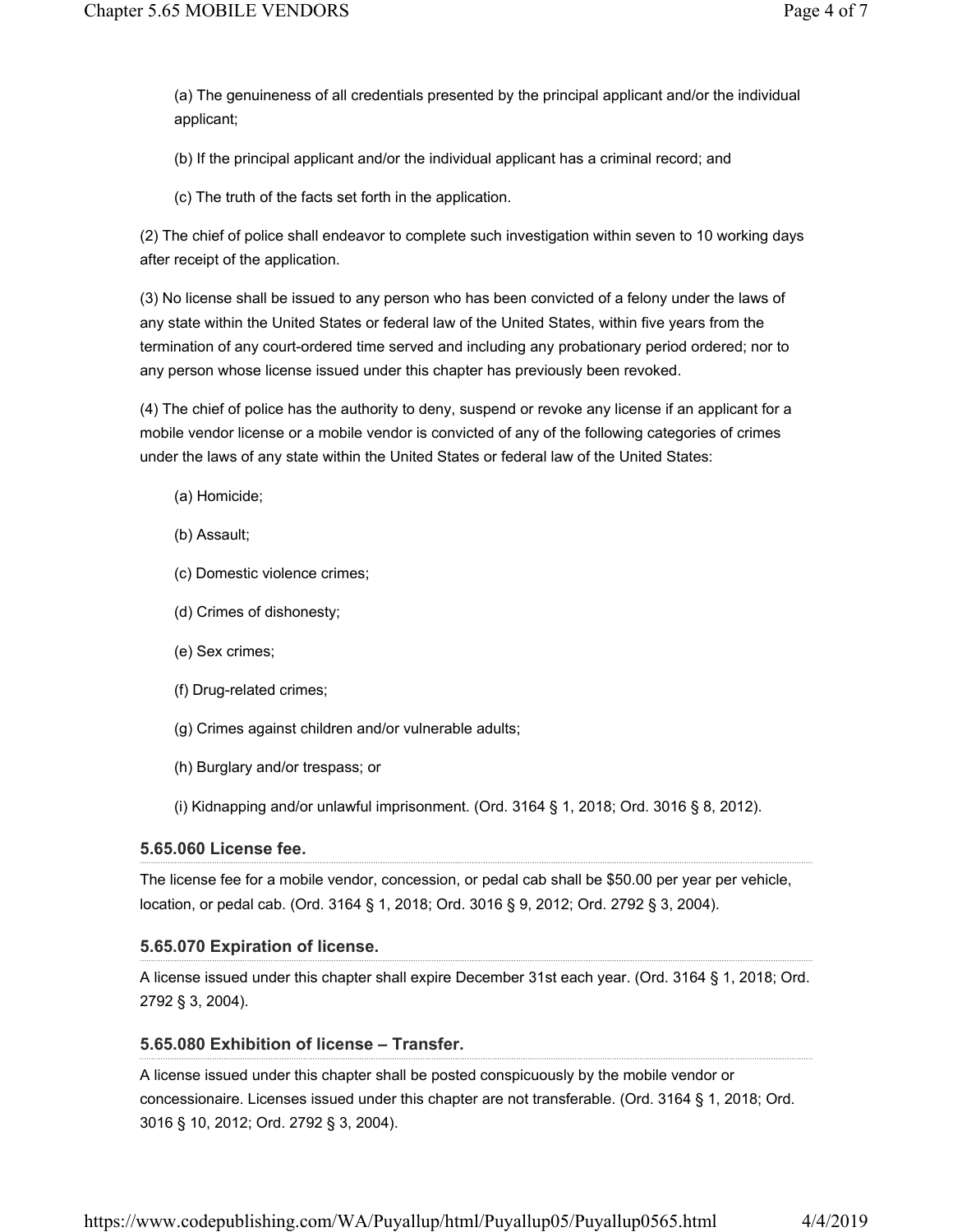## **5.65.090 Health regulations.**

All food vendors shall comply with all laws, rules and regulations regarding food handling, and all vehicles, equipment, and devices used for the handling, storage, transportation and/or sale of food shall comply with all laws, rules and regulations respecting such vehicles, equipment, and devices as may be established by the Tacoma-Pierce County health department. (Ord. 3164 § 1, 2018; Ord. 3016 § 11, 2012; Ord. 2792 § 3, 2004).

## **5.65.100 Mobile vendor standards.**

All mobile vendors licensed under this chapter shall conform to the following standards:

(1) Geographical Restrictions. No mobile vendor shall sell or vend from his or her vehicle or conveyance:

(a) Within 400 feet of public or private school grounds during the hours of regular school session, classes, or school-related events in said public or private school, except when authorized by said school; or

(b) Within 300 feet of the entrance to a business establishment which is open for business and is offering for sale the same or similar product as an item offered for sale by the mobile vendor; or

(c) Within 300 feet of a restaurant, cafe, or eating establishment which is open for business; or

(d) Within 300 feet of a public park of the city where a city-authorized concession stand is located during times other than during the course of a public celebration except as approved by the city manager or designate; or

(e) Within 300 feet of city property where a city-authorized concession stand is located during the course of a public celebration when nonprofit organizations are permitted to engage in the sale of merchandise and food in such park; or

(f) Within any one block for more than one hour in any four-hour period; except this shall not apply in those situations where the mobile vendor is serving organized and sanctioned community-sponsored ball games at public parks and schools provided there is no city-approved concession in the park or at the school.

(2) No mobile vendor shall conduct business so as to violate any ordinances of the city, including those regulating traffic and rights-of-way, as now in effect or hereafter amended.

(3) No mobile vendor shall obstruct or cause to be obstructed the passage of a sidewalk, street, avenue, alley or any other public place by causing people to congregate at or near the place where food is being sold or offered for sale.

(4) No customer shall be served on the street side of the mobile unit. All service must be on the curb side when the mobile unit is on or abutting a public street.

(5) All mobile vendors shall provide garbage receptacles for customer use.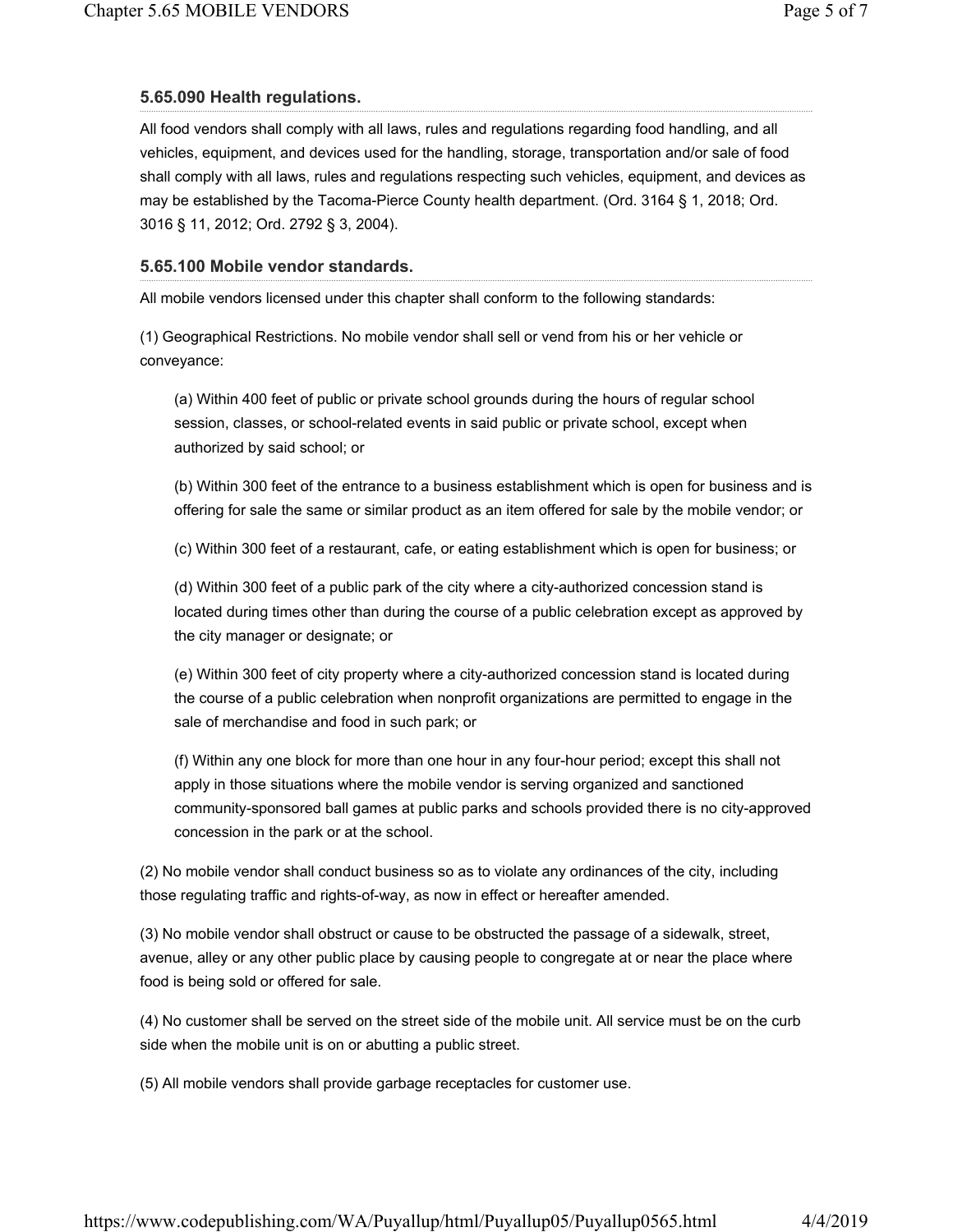(6) No mobile vendor shall locate his or her vehicle or other conveyance in such a manner as to cause a traffic hazard.

(7) At the conclusion of business activities at a given location the mobile vendor shall clean all the public way surrounding his or her vehicle of all debris, trash and litter generated by the vendor's business activities.

(8) All mobile vendors preparing food by cooking, frying or other means shall be equipped with at least one 2A-40-BC fire extinguisher.

(9) All mobile vendors shall conclude daily business activities at sunset. (Ord. 3164 § 1, 2018; Ord. 2792 § 3, 2004).

## **5.65.110 Mobile vendor insurance requirement.**

No license shall be issued to a mobile vendor selling from a truck or other motor vehicle unless a certificate is furnished to the city showing that the vendor is carrying the following minimum amounts of insurance: (1) public liability insurance in an amount of not less than \$500,000 for injuries, including those resulting in death, resulting from any one occurrence, and on account of any one accident; and (2) property damage insurance in an amount of not less than \$25,000 for damages on account of any one accident or occurrence. (Ord. 3164 § 1, 2018; Ord. 2792 § 3, 2004).

## **5.65.120 Revocation of license.**

(1) A license issued pursuant to this chapter may be revoked, in writing, by the city manager for any of the following reasons:

(a) Any fraud, misrepresentation or false statement contained in the application for license;

(b) Any fraud, misrepresentation or false statement made in connection with the selling of products;

(c) Any violation of this chapter;

(d) Conviction of the licensee of a felony or of a misdemeanor involving moral turpitude; or

(e) Conducting the business licensed under this chapter in an unlawful manner or in such a manner as to constitute a breach of the peace or to constitute a menace to the health, safety or general welfare of the public.

(2) A concessionaire or mobile vendor whose license is revoked pursuant to this section must immediately cease all business operations within the city upon issuance of the notice of revocation. (Ord. 3164 § 1, 2018; Ord. 3016 § 12, 2012; Ord. 2792 § 3, 2004).

## **5.65.130 Appeal.**

A person aggrieved by the denial of an application for a license, a license renewal, or by the revocation of a license as provided for in this chapter shall have the right to appeal such administrative decision to the hearing examiner as provided in Chapter  $2.54$  PMC. (Ord. 3164 § 1, 2018; Ord. 2792 § 3, 2004).